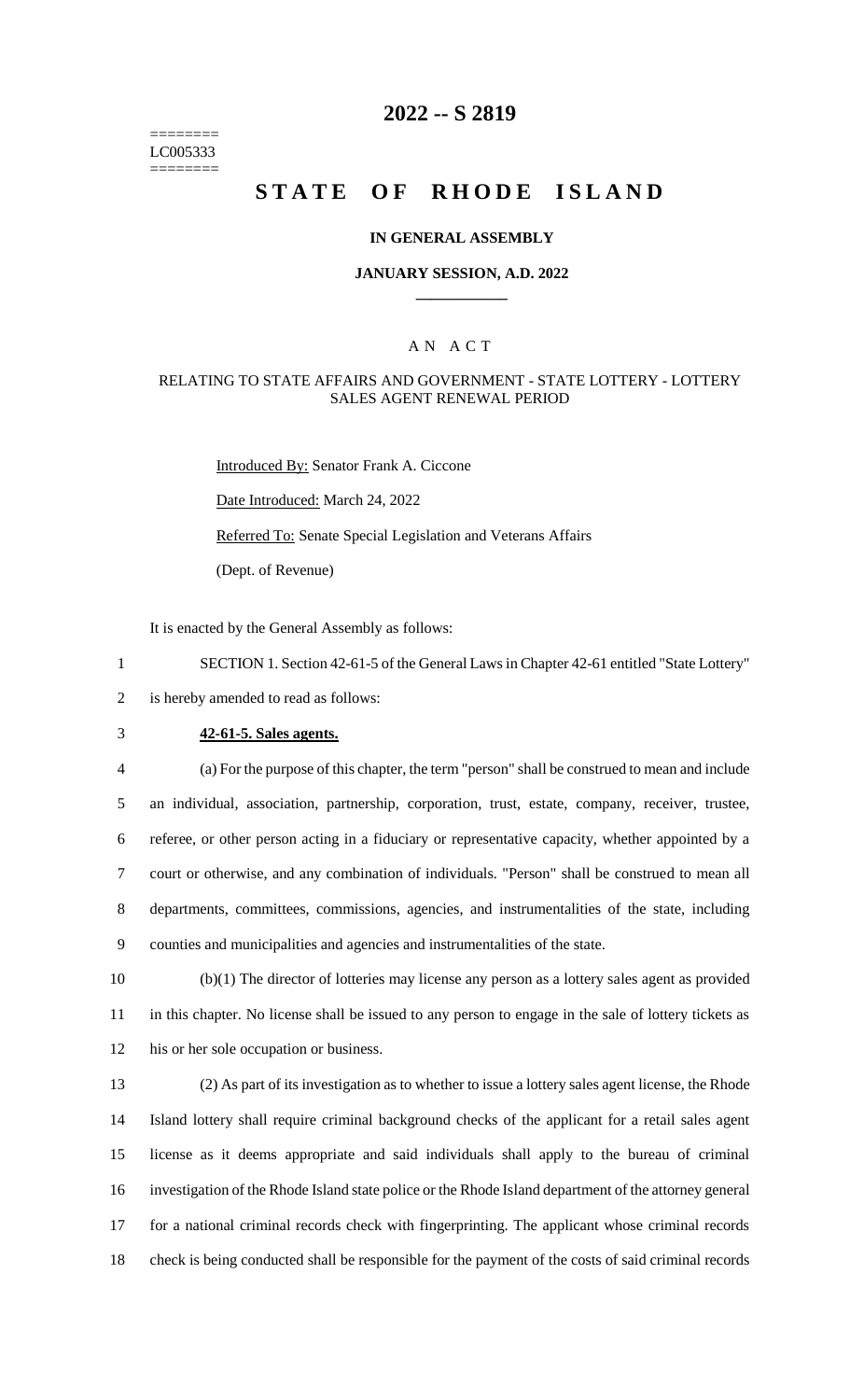check. The Rhode Island state police or the Rhode Island department of attorney general, as applicable, shall send the results of such criminal records check to the Rhode Island lottery. Once said results are sent to and received by the Rhode Island lottery, the Rhode Island state police and 4 the Rhode Island department of attorney general shall promptly destroy said fingerprint record(s). On or before February 1, 2011, the agency shall adopt rules and regulations establishing criteria to be used in determining whether based upon a criminal records check an application will be approved. (c) Before issuing any license to a lottery sales agent the director shall consider: (1) The financial responsibility and security of the person and his or her business or activity; (2) The accessibility of his or her place of business or activity to the public; (3) The sufficiency of existing licensed agents to serve the public interest; (4) The volume of expected sales by the applicant; (5) Any other factors pertaining to the public interest, convenience or trust. (d) The director shall refuse to grant or shall suspend, pending a hearing before the division, or recommend a revocation of a license if the applicant or licensee: 17 (1) Has been convicted of a felony; (2) Has been engaging in gambling as a significant source of income; (3) Has been convicted of violating any gambling statutes; (4) Has been convicted of fraud or misrepresentation in any connection; (5) Has been found to have violated any rule, regulation, or order of the state lottery division. The license of an agent shall be suspended by the director for any charge which may result 24 in a conviction for conduct prescribed in subdivisions  $(d)(1) - (d)(5)$ ; which suspension shall be effective until a final judicial determination. (e) The director shall refuse to grant, or shall suspend, pending a hearing before the division, or recommend revocation of a license if the applicant or licensee is a corporation: (1) Any of whose directors, officers, or controlling shareholders have been found guilty of any of the activities specified in subsection (d); (2) In which it appears to the director of lotteries that due to the experience, character, or general fitness of any director, officer, or controlling shareholder, the granting of a license as a lottery sales agent would be inconsistent with the public interest, convenience, or trust; (3) Not the owner or lessee of the business at which it will conduct a lottery sales agency pursuant to the license applied for, or that any person, firm, association, or corporation other than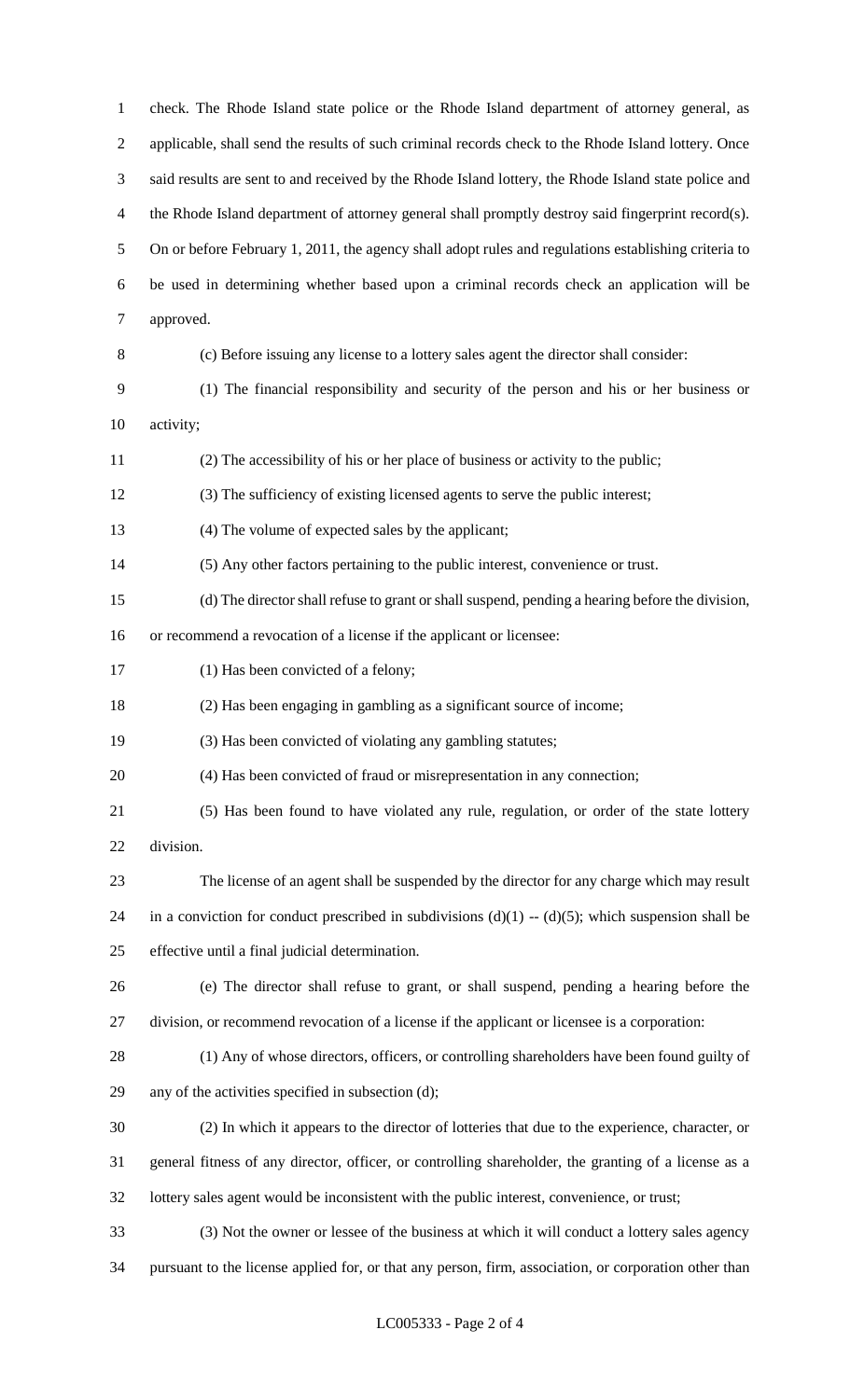the applicant shares or will share in the profits of the applicant, other than receiving dividends as a shareholder, or will participate in the management of the affairs of the applicant.

 (f) Every holder of a license as a lottery sales agent shall renew the license annually biennially pursuant to the rules and regulations of the division. Licensees shall pay to the division a fee to be determined by the director upon receipt or renewal of a license.

 (g) Whenever requested by the director, the division of criminal identification of the department of the attorney general, the superintendent of state police, any superintendent or chief of police or sergeant of any city or town, shall furnish all information on convictions, arrests and present investigations concerning any person who is an applicant for a license or who is a licensee of the state lottery.

 (h) Notwithstanding any other provision of law, any person licensed as provided in this chapter is authorized and empowered to act as a lottery sales agent.

 (i) Every licensed sales agent authorized pursuant to this section and every licensed video lottery retailer authorized by chapter 61.2 of this title shall keep conspicuously posted on his or her premises the name and telephone number of a council on problem gambling recognized by an appropriate authority within state government or within the professional field of addiction disorders 17 and a statement of its availability to offer assistance. The lottery division shall supply each licensee with the required notice.

SECTION 2. This act shall take effect upon passage.

======== LC005333 ========